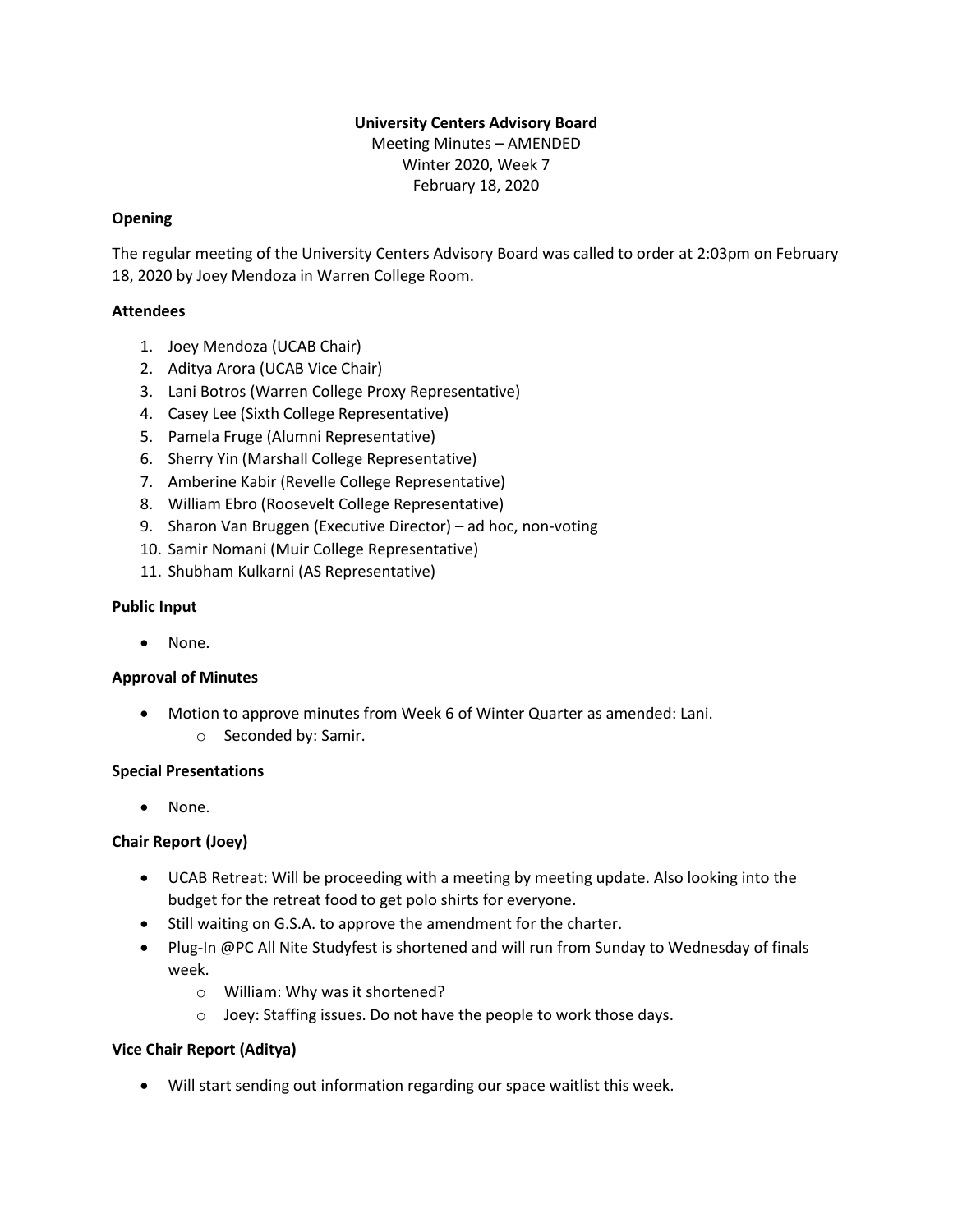## **Director Report (Sharon)**

• Health Promotions Stall Journal: They would like to promote different social norming campaigns and health awareness behind bathroom stalls by installing clear plastic containers. However, bathroom stalls are not a posting space. Monitoring this new advertising space could be a new issue. We could do a pilot program in a couple restrooms to test it out.

Motion to Move to New Business: *Approved.*

• Condom Distribution: Health promotions is interested in restocking different condom distribution machines throughout University Centers.

Motion to Move to New Business: *Approved.*

- Still have space for the Black History Month brunch. Will have great food, music, and networking opportunities.
	- o Anyone interested please email Sophia Vokos.

## **New Business**

Tech Fee Subsidy

- Fusion Hip Hop Dance Events Association
	- o Official Criteria Count:
		- 1. Educational? No.
		- 2. Gathering for more than 3 hours? No.
		- 3. During off hours Yes.
		- 4. At original student center? No.
		- 5. Alumni involved? Yes.
		- 6. Open to the public? Yes.
		- 7. Open to all UCSD students? Yes.
		- 8. Sought funding from other sources- Yes.
		- 9. Is it a fundraiser? No.
		- 10. Is it free? Yes.
	- o Motion to approve: *Approved.*
	- o Amount Approved: \$500.

# Stall Journal

- Health promotions wants to create a promotional piece to put on the back side of a bathroom stall for their monthly campaigns.
- Samir: Great idea; this is already occurring in Muir. Custodial can remove other flyers except this one.
- Lani: Custodial staff should not be responsible for maintaining these postings. A pilot program is best to get feedback to see if people like it.
- Sherry: It is a good idea, but the poster size and font are on the small end. It might be hard for students to read.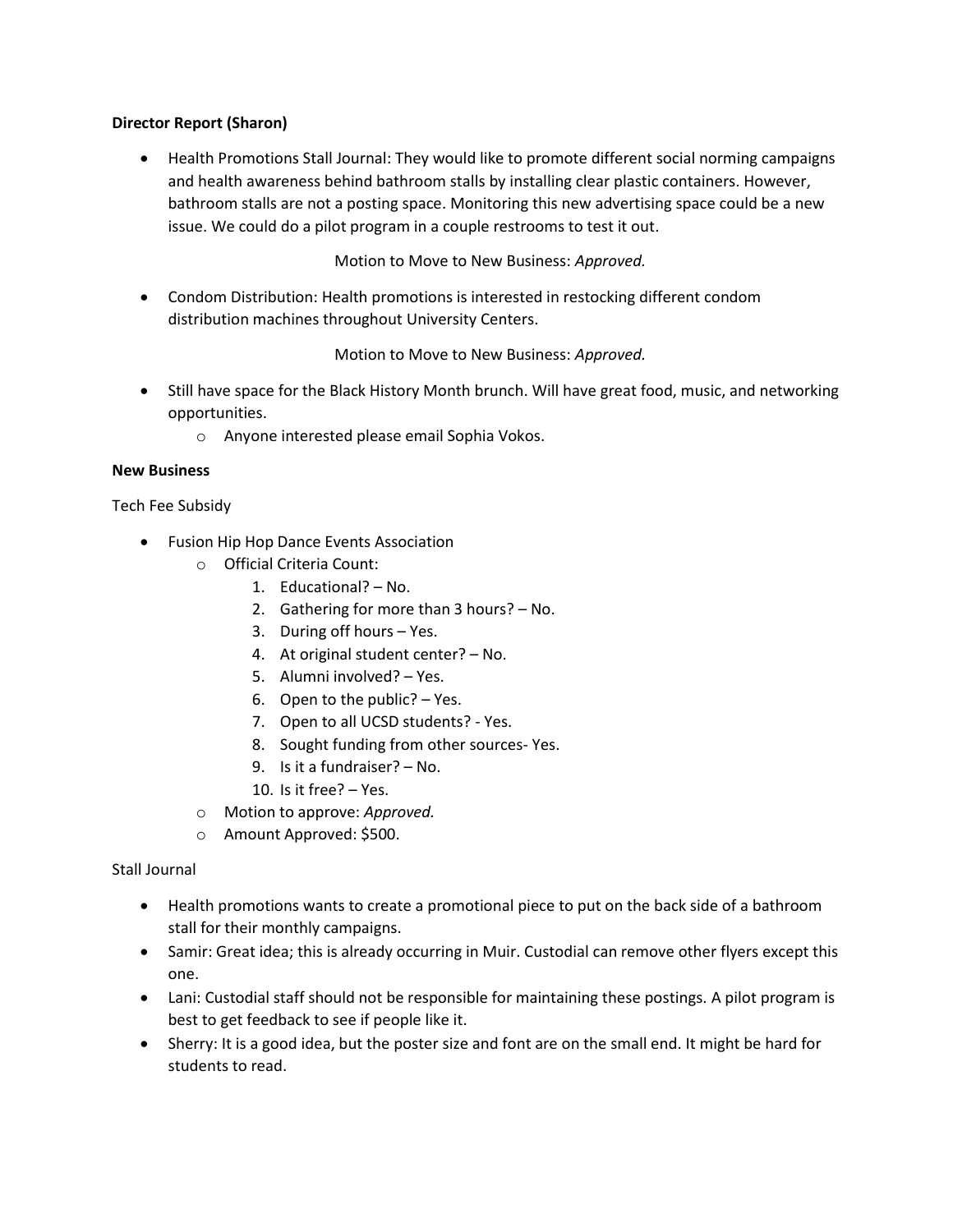- Shubham: Not sure if we need to make this posting exclusive or not, or if it will even be read since it is the bathroom.
- Joey: Only concern is that if we allow health services to advertise on bathroom stalls, everyone may do so as well. It may not even be the best way for health services to reach students in the first place. Also, does the restroom have to be another place of advertisement? We are advertised frequently enough already.
- Shubham: Can we put them next to the handwashing area instead?
- Joey: It seems more appropriate. Yet, if these were printed for all the stalls in PC, it would not be very sustainable.
- William: This could be beneficial, but advertising could get out of hand. Promotional reminders could be helpful, so long as it is not promoting events and promoting just for student health. Does PC have to pay for any of the installations?
	- o Sharon: Yes, our staff would install them.
- Joey: Another concern is having to deal with the added maintenance cost in the event they are broken or misused. There are better ways to advertise.

## Motion to Table Until Next Week: *Approved.*

## Condom Distribution in University Centers

- These machines were installed by University Centers and stocked by A.S. Over time, it no longer became an important service for A.S. to provide.
	- $\circ$  Shubham: This is unknown in A.S. since it was not part of the budget. People forgot or don't know that this is A.S.'s responsibility. More updates to come next week.
		- Sharon: Health services is interested in partnering with A.S. as well.
	- o William: Was it being utilized before?
		- Sharon: Yes, however it was hard to keep them stocked.
	- o William: Giving lube with condoms would also be a useful addition.
	- $\circ$  Joey: One concern is that students will come in and take everything since it is free. We could utilize a system where you could receive a certain number of free items a day after showing your ID. This could solve the availability issue and avoid students from taking everything at once.
	- o Lani: The partnership is a good idea, but not sure if it is necessary. Perhaps A.S. could pursue different larger projects instead of going back to an old program. We should follow up with health services about their long-term plan to keep these programs continuous.
	- $\circ$  Sharon: They can also come in and give a presentation, so we get more information.

Motion to Table Discussion Until Next Week: *Approved.*

### **Member Reports**

• None.

### **Old Business**

• Transfer Center Discussion: Voted to approve them for use of the office table and turning the study rooms behind this table into offices. Decided against making half the commuter lounge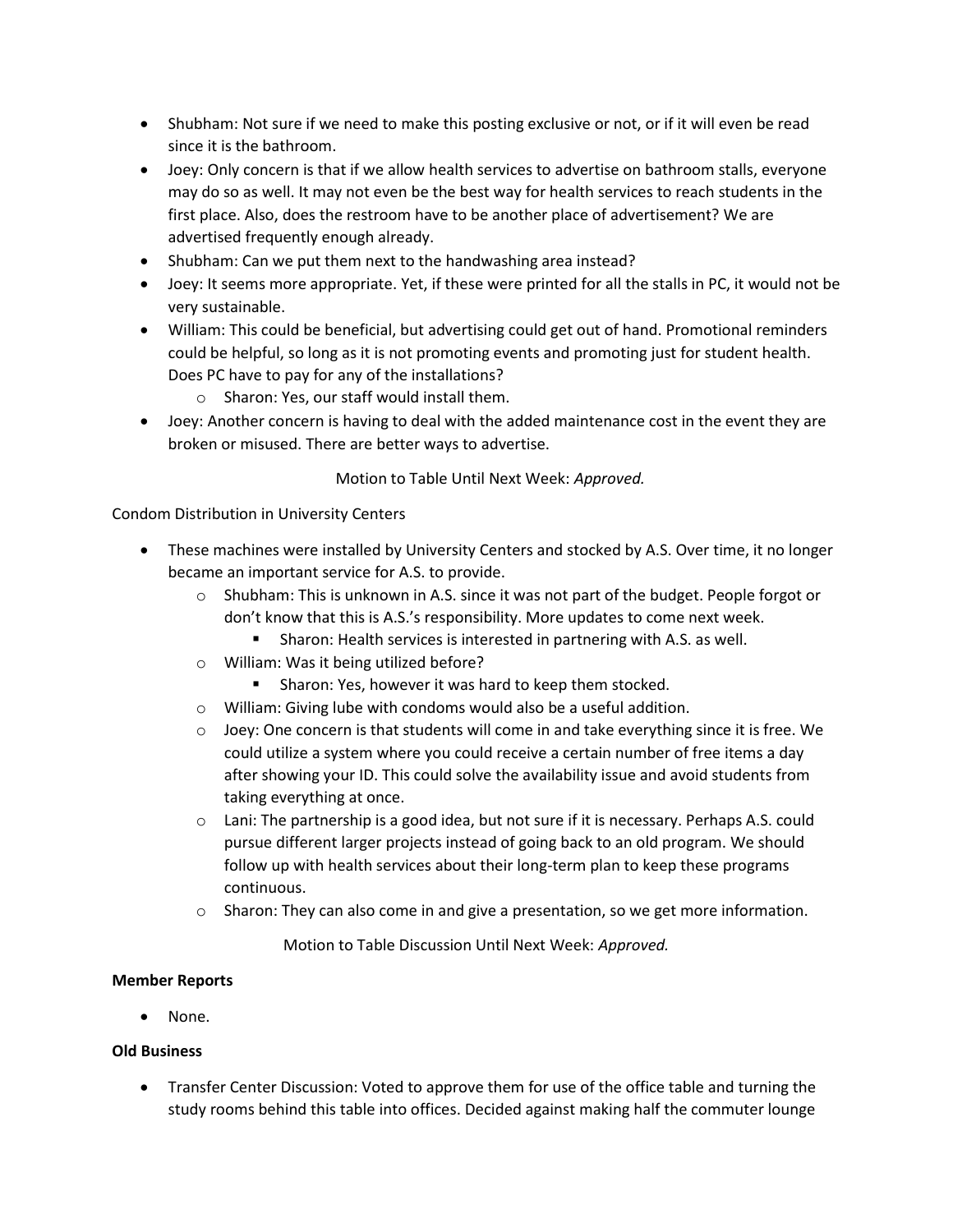into a programmable space. Instead, restrictions for programming will be lifted, but whether there will be a cap on reservations is still up for discussion.

- $\circ$  Joey: We can put a cap limit on the number of events per quarter. Perhaps just restricting the study and meeting spaces, because they probably will not need the ballrooms. Any suggestions for a cap?
	- Samir: Three events per week seems excessive. Two per week sounds better. So, per quarter they could have a cap of twenty. It seems more reasonable.
- o Sharon: Would this cap be just for event spaces or meeting spaces? We could look at a cap for different space types.
- o Lani: Twenty still sounds excessive. Can we cut them off at twenty events?
	- Joey: We can reduce the number.
- $\circ$  Pamela: Limiting the resource center does not sounds like a good idea, because we do not know what their needs are. If a cap is necessary, we should first give more leeway, then pull it back over time. In the past, these new units were given freedom and space to grow.
- $\circ$  Shubham: Most meeting spaces are already booked out for the next couple weeks as well. It seems better to give them more space than they need, just in case.
- $\circ$  Aditya: However, this takes space from other student organizations, especially since students have a stricter cap of four reservations at a time.
- $\circ$  Lani: We could give them twenty, but then request numbers and data and go from there. Rooms are booked weeks in advance, and it is hard to get space already. Giving them a larger cap could allow them the chance to block out the entire quarter if planned correctly. They should not take space away from other organizations if they have low attendance.
- o Aditya: Having low attendance could also be because of many different factors like poor marketing. Having a cap then checking it later sounds best so far.
- $\circ$  Samir: We can drop them to a lower cap as well, especially once their new center is open in 2022.
- $\circ$  William: Since they are not a student organization, they should have more room to work with. They probably won't need much space since they still have room in the Biomedical Library.
- $\circ$  Sharon: A stipulation on the time period is needed. Student organizations get priority in this building, especially since this is a student paid building.
- $\circ$  Joey: How does fifteen sound? Fifteen reservations at any time, for meeting spaces only, not including event spaces. What event space limit should be implemented?
	- Samir: Do other resource centers need large event spaces?
	- Sharon: Yes.
	- Shubham: We can do fifteen for both event and meeting spaces and let them decide how to allocate these resources.
- $\circ$  Aditya: Not sure if they need exceptions to the event spaces since they are high in demand and they probably do not have high enough attendance to require the space.

Motion to Table Until Next Week: *Approved.*

### PC Marquee Discussion